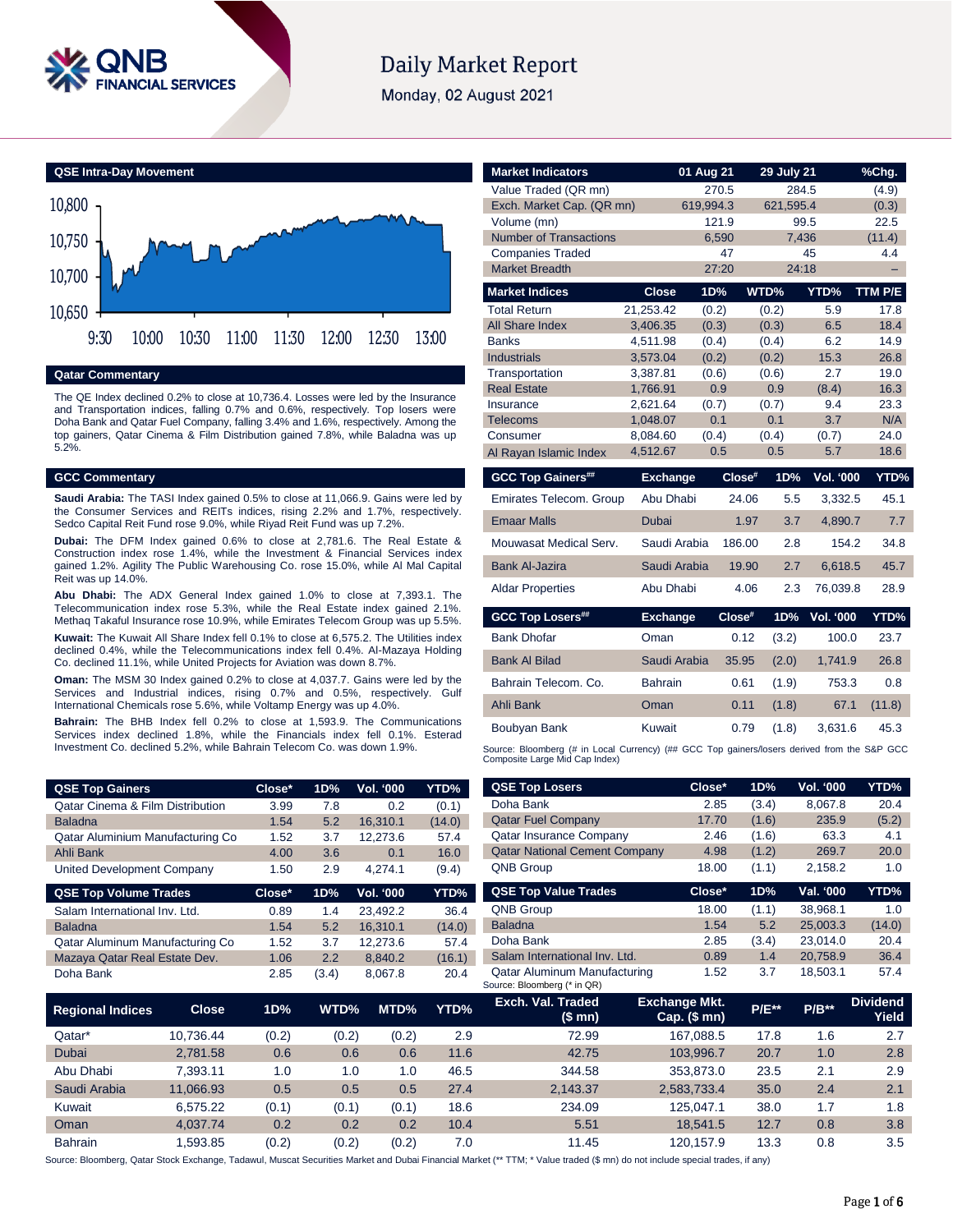# **Qatar Market Commentary**

- The QE Index declined 0.2% to close at 10,736.4. The Insurance and Transportation indices led the losses. The index fell on the back of selling pressure from Qatari and Arab shareholders despite buying support from GCC and foreign shareholders.
- Doha Bank and Qatar Fuel Company were the top losers, falling 3.4% and 1.6%, respectively. Among the top gainers, Qatar Cinema & Film Distribution gained 7.8%, while Baladna was up 5.2%.
- Volume of shares traded on Sunday rose by 22.5% to 121.9mn from 99.5mn on Thursday. However, as compared to the 30-day moving average of 122.6mn, volume for the day was 0.6% lower. Salam International Inv. Ltd. and Baladna were the most active stocks, contributing 19.3% and 13.4% to the total volume, respectively.

| <b>Overall Activity</b>        | Buy %*   | Sell %*  | Net (QR)         |
|--------------------------------|----------|----------|------------------|
|                                |          |          |                  |
| Qatari Individuals             | 41.54%   | 45.28%   | (10, 102, 727.6) |
| <b>Oatari Institutions</b>     | 23.69%   | 22.08%   | 4,373,286.2      |
| Qatari                         | 65.24%   | 67.35%   | (5,729,441.4)    |
| <b>GCC</b> Individuals         | 0.53%    | 0.36%    | 439,852.6        |
| <b>GCC</b> Institutions        | 2.63%    | 0.46%    | 5,879,516.2      |
| <b>GCC</b>                     | 3.16%    | 0.82%    | 6,319,368.8      |
| Arab Individuals               | 13.70%   | 15.37%   | (4,524,379.6)    |
| <b>Arab Institutions</b>       | $0.00\%$ | $0.00\%$ |                  |
| Arab                           | 13.70%   | 15.37%   | (4,524,379.6)    |
| <b>Foreigners Individuals</b>  | 5.33%    | 4.59%    | 1,993,037.1      |
| <b>Foreigners Institutions</b> | 12.58%   | 11.86%   | 1,941,415.0      |
| <b>Foreigners</b>              | 17.91%   | 16.45%   | 3,934,452.1      |

Source: Qatar Stock Exchange (\*as a % of traded value)

# **Earnings Releases and Earnings Calendar**

### **Earnings Releases**

| <b>Company</b>                            | <b>Market</b>  | <b>Currency</b> | <b>Revenue (mn)</b><br>2Q2021 | % Change<br>YoY | <b>Operating Profit</b><br>(mn) 2Q2021 | % Change<br>YoY          | <b>Net Profit</b><br>(mn) 2Q2021 | %<br>Change<br>YoY |
|-------------------------------------------|----------------|-----------------|-------------------------------|-----------------|----------------------------------------|--------------------------|----------------------------------|--------------------|
| Saudi Company for Hardware                | Saudi Arabia   | <b>SR</b>       | 322.4                         | $-17.2%$        | 23.0                                   | $-50.7%$                 | 14.4                             | $-56.4%$           |
| Sahara International<br>Petrochemical Co. | Saudi Arabia   | <b>SR</b>       | 2.362.7                       | 148.7%          | 1.139.9                                | N/A                      | 829.9                            | N/A                |
| Umm Al-Qura Cement Co.                    | Saudi Arabia   | <b>SR</b>       | 63.9                          | 2.1%            | 24.4                                   | $-11.2%$                 | 18.4                             | $-12.2%$           |
| <b>Dubai Financial Market</b>             | <b>Dubai</b>   | <b>AED</b>      | 64.6                          | $-37.0%$        | -                                      | $\overline{\phantom{0}}$ | 14.5                             | $-71.8%$           |
| <b>National Hotels Company</b>            | <b>Bahrain</b> | <b>BHD</b>      | 1.2                           | 66.6%           | -                                      | $\overline{\phantom{0}}$ | (0.1)                            | N/A                |

Source: Company data, DFM, ADX, MSM, TASI, BHB.

#### **Earnings Calendar**

| <b>Tickers</b> | <b>Company Name</b>                           | Date of reporting 2Q2021 results | No. of days remaining | <b>Status</b> |
|----------------|-----------------------------------------------|----------------------------------|-----------------------|---------------|
| SIIS           | Salam International Investment Limited        | 4-Aug-21                         | 2                     | Due           |
| <b>AKHI</b>    | Al Khaleej Takaful Insurance Company          | 4-Aug-21                         | $\overline{2}$        | <b>Due</b>    |
| <b>DOHI</b>    | Doha Insurance Group                          | 4-Aug-21                         | $\overline{2}$        | Due           |
| QAMC           | Qatar Aluminum Manufacturing Company          | $5 - Aug-21$                     | 3                     | Due           |
| <b>GISS</b>    | <b>Gulf International Services</b>            | 5-Aug-21                         | 3                     | Due           |
| <b>MPHC</b>    | Mesaieed Petrochemical Holding Company        | $5 - Aug-21$                     | 3                     | Due           |
| <b>IQCD</b>    | <b>Industries Qatar</b>                       | 5-Aug-21                         | 3                     | Due           |
| QATI           | <b>Qatar Insurance Company</b>                | 8-Aug-21                         | $6\phantom{1}$        | <b>Due</b>    |
| <b>IHGS</b>    | <b>INMA Holding Group</b>                     | 8-Aug-21                         | 6                     | Due           |
| <b>DBIS</b>    | Dlala Brokerage & Investment Holding Company  | 9-Aug-21                         | $\overline{7}$        | <b>Due</b>    |
| QISI           | Qatar Islamic Insurance Group                 | 9-Aug-21                         | $\overline{7}$        | Due           |
| <b>QGRI</b>    | Qatar General Insurance & Reinsurance Company | 10-Aug-21                        | 8                     | <b>Due</b>    |
| <b>AHCS</b>    | Aamal Company                                 | 10-Aug-21                        | 8                     | Due           |
| <b>IGRD</b>    | <b>Investment Holding Group</b>               | 10-Aug-21                        | 8                     | Due           |
| <b>MCCS</b>    | Mannai Corporation                            | 11-Aug-21                        | 9                     | Due           |
| <b>BLDN</b>    | <b>Baladna</b>                                | 11-Aug-21                        | 9                     | <b>Due</b>    |
| QOIS           | Qatar Oman Investment Company                 | 11-Aug-21                        | 9                     | Due           |
| <b>MERS</b>    | Al Meera Consumer Goods Company               | 11-Aug-21                        | 9                     | <b>Due</b>    |
| <b>ZHCD</b>    | <b>Zad Holding Company</b>                    | 12-Aug-21                        | 10                    | Due           |

Source: QSE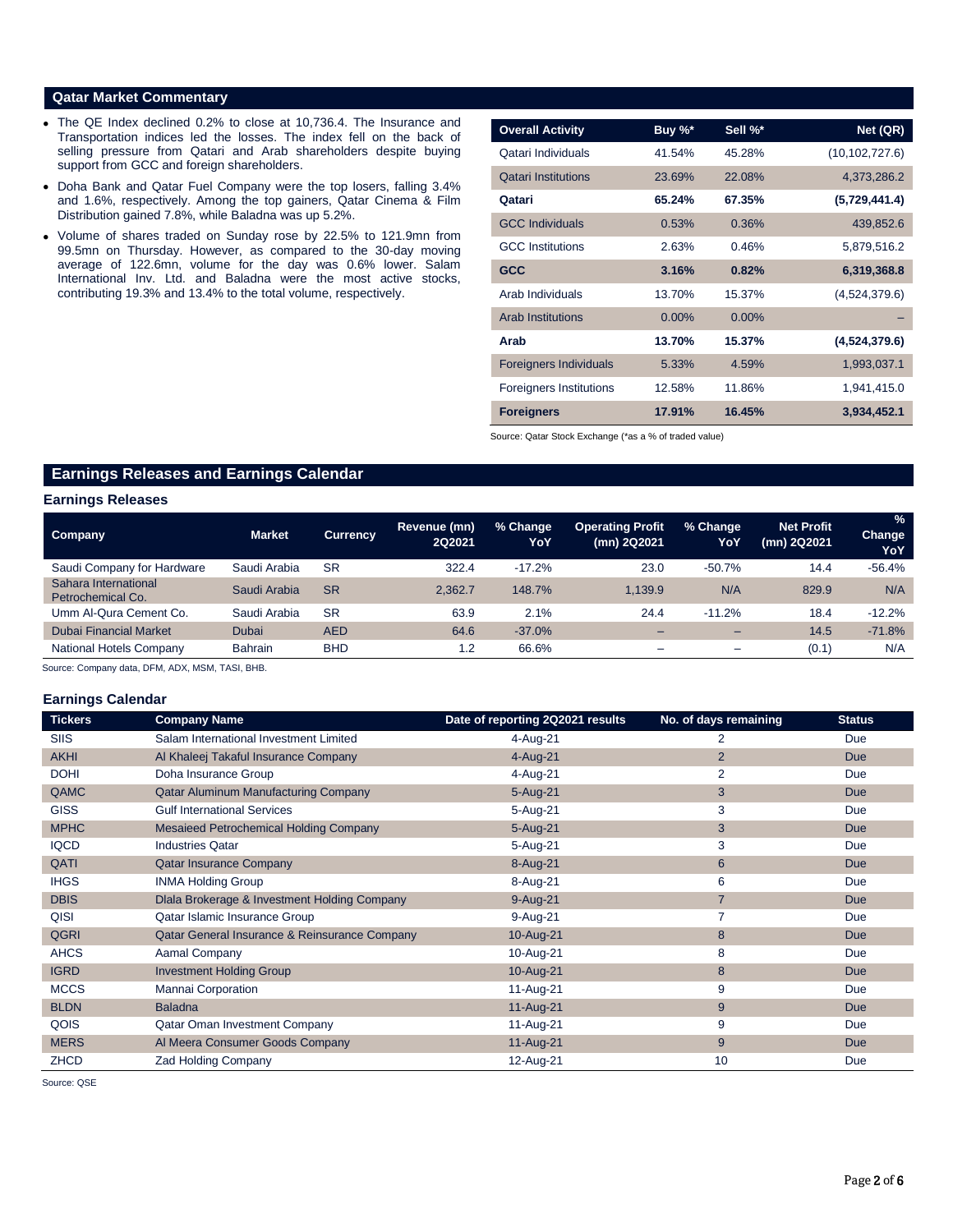# **News**

# **Qatar**

- **QLMI posts 14.4% YoY decrease but 20.9% QoQ increase in net profit in 2Q2021 –** QLM Life & Medical Insurance Company's (QLMI) net profit declined 14.4% YoY (but rose 20.9% on QoQ basis) to QR30.3mn in 2Q2021.The company's Net earned premiums came in at QR197.1mn in 2Q2021, which represents a decrease of 2.7% YoY (-0.5% QoQ). EPS amounted to QR0.09 in 2Q2021 as compared to QR0.10 in 2Q2020 and QR0.07 in 1Q2021. (QSE)
- **QIGD posts net profit of QR30.5mn in 2Q2021 –** Qatari Investors Group's (QIGD) net profit rose 153.6% YoY (but declined 17.6% on QoQ basis) to QR30.5mn in 2Q2021. EPS amounted to QR0.05 in 6M2021 as compared to QR0.03 in 6M2020. (QSE)
- **QCFS's net profit declines 64.9% YoY and 57.5% QoQ in 2Q2021 –** Qatar Cinema and Film Distribution Company's (QCFS) net profit declined 64.9% YoY (-57.5% QoQ) to QR0.4mn in 2Q2021. EPS amounted to QR0.024 in 6M2021 as compared to QR0.043 in 6M2020. (QSE)
- **ZHCD to disclose its Semi-Annual financial results on August 12 –** Zad Holding Company (ZHCD) discloses its financial statement for the period ending June 30, 2021 on August 12, 2021. (QSE)
- **Mekdam-profitability outlook –** Highly flexible cost structure and Qatar's economic growth are expected to help Mekdam Holding Group's profit margin to range between 15% and 18% over the next 12-18 months, according to Standard and Poor's (S&P), an international credit rating agency. Moreover, the recovery in technology business arm will help better this year's performance of Mekdam, whose minimal business capital expenditure (capex) requirements and relatively stable margins underpin its modest financial risk profile, S&P said in a report. Mekdam, which has access to international suppliers and good earnings visibility, will debut the Qatar Stock Exchange's venture market (QEVM) from Monday. "We anticipate Mekdam's performance will rebound from 2021, following a weak performance in 2020 caused by slower macroeconomic conditions and the impact of COVID-19," S&P said, forecasting earnings before interest, tax, depreciation and amortization (EBITDA) to be QR25mn-QR30mn in 2021, a 10% improvement from 2020, and strengthen to QR35mn-QR40mn in 2022. The rating agency expects the recovery in the technology division, following a 30% YoY decline in 2020 as a result of Covid-19 related lockdowns, to be the key contributor (to EBITDA). In 2020, Mekdam generated QR168.7mn of revenue and QR26.8mn of EBITDA, on an S&P global ratings-adjusted basis. S&P assumes revenue growth of 8%-10%, higher than GDP throughout its forecast period, supported by the strong QR400mn backlog, and relatively short project tenures. Mekdam Technology contributed 55% and 42% of revenue and EBITDA in 2020. S&P considers Mekdam's highly flexible cost structure, with variable costs contributing to more than 70% of total direct costs. It also factored in the company's leading position in Qatar across its technology, technical services, and CAMS divisions; its strong partnerships with international system providers, such as CISCO; and its good track record with Qatari governmentrelated entities as recurring customers, such as Qatar Petroleum. (Gulf-Times.com)
- **Qatar Shell announces new Executive Vice President GTL and Managing Director Qatar –** Qatar Shell announced the appointment of Richard 'Rick' Tallant as executive Vice President of GTL for Shell and Managing Director of Shell Qatar Companies with effect from August 1, 2021. In his new role, Tallant will be responsible for Shell's global gas-to-liquids (GTL)

portfolio and will succeed Andrew Faulkner as managing director and country chair of Qatar Shell. Faulkner will leave the company after 39 years of distinguished service. Tallant is an American citizen and currently Vice President Deepwater. He joined Shell in 2003 and has held a variety of technical, operational, and leadership roles across the upstream business in the US and in the Shell headquarters in The Netherlands. Tallant has a bachelor's degree in both Petroleum Engineering and Economics from the University of Tulsa. He is married to Leslie and they have three children. (Gulf-Times.com)

- **HSBC Private Banking announces new Head of Qatar –** HSBC has appointed Ibrahim Al-Abed as Head of Private Banking, Qatar to lead the bank's private banking business in the country. Based in Qatar and effective July 4, 2021, Al-Abed will report to Sobhi Tabbara, Global Market head Middle East and North Africa, Private Banking, and Abdul Hakeem Mostafawi, CEO of HSBC Qatar. Al-Abed will be responsible for further enhancing HSBC's client proposition in Qatar. (Gulf-Times.com)
- **Qatar sees 8% jump YoY in ship calls in July 2021 –** Qatar witnessed about 8% growth YoY in the number of ships calling on its Hamad, Doha and Al Ruwais ports, reflecting the increased trade, especially in automobiles (RORO), building materials and livestock, according to Mwani Qatar. The number of ships calling on Qatar's three ports stood at 298 in July 2021, which was 7.97% higher on yearly basis. However, it was down by about 1% on a monthly basis. As many as 1,950 ships had called on these ports during the first seven months of this year. Qatar Chamber recently said the country's foreign trade and private sector's exports have been showing promising results, indicating that the Qatari economy has witnessed a remarkable recovery from the negative impacts of Covid-19 pandemic. Hamad Port's strategic geographical location offers opportunities to create cargo movement towards the upper Gulf, supporting countries such as Kuwait and Iraq and south towards Oman. As many as 123 vessels had called on this port in July this year. "Hamad Port's second container terminal is designed to address the increasing trade volume, enhancing ease of doing business in Qatar as well as supporting the achievement of economic diversification, which is one of the important goals of Qatar National Vision 2030," Mwani Qatar said. The building materials handled amounted to 34,929 tons in July this year, which surged 26.85% and 8.67% on yearly and monthly basis respectively. A total of 364,528 tons of building materials had been handled by these three ports during the first seven months of this year. The rebound of business activities, especially in the construction sector; rather corroborates the Qatar Financial Centre's positive outlook on the non-energy private sector. The three ports had handled 5,519 vehicles (RORO) in July 2021, which shot up 59.09% YoY but declined 6.88% on a monthly basis. They together handled 45,005 vehicles during January-July this year. Hamad Port alone handled 5,454 units in July this year. The three ports were seen handling 37,126 livestock in July, which showed 28.11% expansion on a yearly basis. It had seen a more than 14-fold growth MoM. The ports had handled 206,765 heads during the first seven months of this year. Hamad Port alone handled 10,928 heads in July 2021. (Gulf-Times.com)
- **First phase of Shura Council polls begins –** The first phase of the electoral process for the Shura Council elections in its first session kicked off Sunday as voter registration applications were submitted in 30 electoral districts in various regions of the country. The first phase will continue until Thursday. The electoral districts defined by the Ministry of Interior opened its doors for the citizens from 4pm to 8pm to register their names in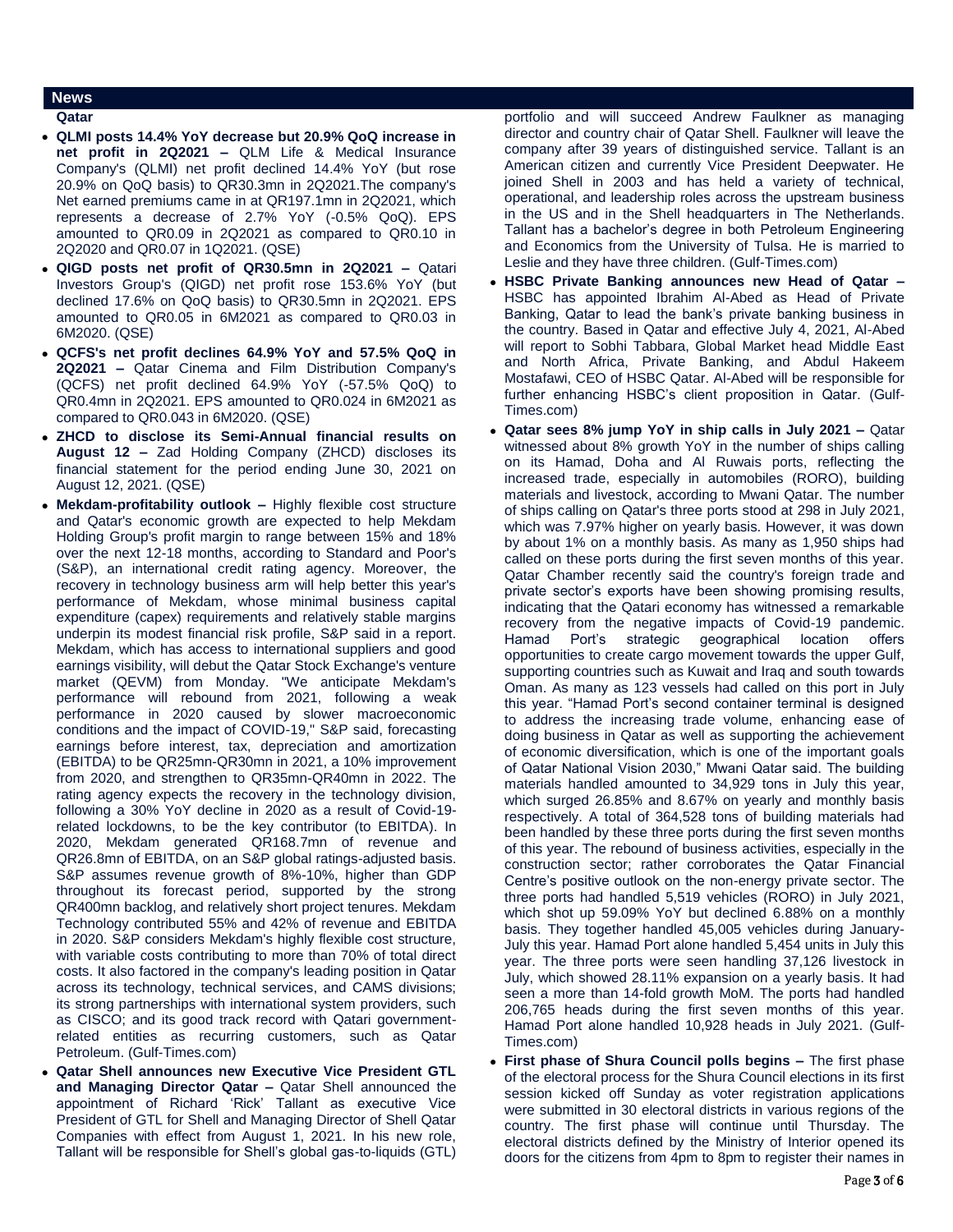the voter registration lists. The Ministry also allowed the registration via text message and the Metrash2 app. The preliminary lists of voters are scheduled to be announce on August 8. In a statement on Saturday, the Ministry of Interior announced the start of the voter registration process for the Shura Council elections in all electoral districts as of today until Thursday. (Gulf-Times.com)

# **International**

- **UK finance minister presses for travel rules easing –** Britain's Finance Minister Rishi Sunak has pressed for an easing of travel restrictions to offer respite to the tourism sector amid concerns that the country is not reaping the benefit of its vaccination program, the Sunday Times reported. Sunak had written to Prime Minister Boris Johnson warning of the impact that Britain's strict border controls were having ahead a meeting of ministers on Thursday to consider changes, the newspaper said, citing a source familiar with the letter. The Treasury declined to comment. England last month lifted the requirement for fully vaccinated Britons returning from medium-risk countries to have to quarantine. Visitors from the EU and United States with the same status will also be exempt from Monday. (Reuters)
- **PMI: Japan's factory activity growth picks up, costs rapidly rise –** Japan's factory output growth picked up in July due to a stronger expansion of output and new orders, as manufacturers benefited from a continuing recovery of the coronavirus pandemic-hit global economy. The final au Jibun Bank Japan Manufacturing Purchasing Managers' Index (PMI) in July rose to 53.0 on a seasonally adjusted basis from 52.4 in the previous month. That compared with a 52.2 flash reading released last month. The PMI survey showed that overall output and new orders rose at a faster pace due to strong output in the electronics and auto sectors and solid demand for semiconductors. Firms' expectations for the year ahead remained firm. Manufacturers, however, struggled with material shortages and logistical disruptions stemming from higher costs as input prices rose at the fastest pace since September 2008. The world's third-largest economy is likely to grow at a slower pace than initially expected in both the second and third quarters, as coronavirus emergency curbs in Tokyo and some other areas are weighing on consumption, a Reuters poll found here last month. (Reuters)
- **Caixin PMI: China's July factory activity growth slips to 15 month low –** China's factory activity growth slipped sharply in July as demand contracted for the first time in over a year in part on high product prices, a business survey showed on Monday, underscoring challenges facing the world's manufacturing hub. The Caixin/Markit Manufacturing Purchasing Managers' Index (PMI) fell to 50.3 last month from 51.3 the month before, the lowest level since April 2020. Analysts polled by Reuters had expected the index to ease to 51.1. The 50-mark separates growth from contraction on a monthly basis. The Chinese economy has largely recovered from disruptions caused by the coronavirus pandemic, but it has faced new challenges in recent months such as higher raw material costs, which dragged on profit growth at industrial firms in June. Policymakers have stepped up efforts to curb surging commodity prices that have squeezed manufacturers' margins. The weaker results in the private survey, mostly covering export-oriented and small manufacturers, broadly aligned with those in an official survey released on Saturday that showed activity growing at the slowest pace in 17 months. A sub-index for new orders slipped sharply into contraction for the first time since May 2020, while another sub-index for production fell to the slowest pace of expansion since March last year. (Reuters)

 **Private survey: China new home price growth slows in July –** China's growth in new home prices slowed in July for the first time in five months, with smaller cities especially weighed down by higher mortgage rates, price caps on resale homes and other steps to cool speculation, a private-sector survey showed on Sunday. New home prices in 100 cities rose 0.35% in July from a month earlier, versus 0.36% growth in June, according to data from China Index Academy, one of the country's largest independent real estate research firms. This year Chinese authorities have implemented measures to rein in the red-hot real estate market, including caps on developers' borrowing and strict bans on illegal flows of funds into the sector. Growth in home sales is expected to remain mild as the curbs are unlikely to be eased, the survey said. In July, China's housing ministry urged five cities including the eastern city of Jinhua and the southeastern city of Quanzhou to stabilize their property markets, while the central bank ordered lenders in Shanghai to raise interest rates on mortgage loans. Prices in China's smaller tier-three and tier-four cities rose 0.21% on-month, versus 0.29% in June. Tier-two cities, which include some provincial capitals, gained 0.29%, slowing from June's 0.31% rise. Price growth in China's biggest cities such as Shanghai and Beijing, however, continued to accelerate, up 0.54% versus June's 0.48% growth, suggesting persistent demand for properties in the country's economically most vibrant cities. But new home prices in the southern tech hub of Shenzhen declined 0.26%, the first drop since February. Local media had warned in May that Shenzhen could be a testing ground for China's plans to impose a nationwide property tax, due to elevated home prices. (Reuters)

# **Regional**

- **Saudi central bank's net foreign assets rose by \$9bn in June 2021 –** Saudi Arabia's net foreign assets rose over 2 % in June compared to May, central bank data showed Saturday. Saudi Central Bank's (SAMA) net foreign assets rose by SR34bn to SR1.65tn, according to the bank's monthly report. Total assets held by SAMA increased by SR16.18bn MoM to SR1.842tn in June 2021, the monetary agency said. When compared to June 2020, its assets grew by SR39.4bn. SAMA's investments in foreign securities, which account for 61% of its total assets rose nearly 8% YoY to SR1.125tn in June. (Zawya)
- **Gulf General raises funds from unsubscribed rights issue shares –** Mubasher: Gulf General Cooperative Insurance Company has sold 8.28mn shares representing the remaining unsubscribed rights issue portion at an average price of SR16.97 a share. The total value of the sold shares stood at SR140.59mn, according to a bourse disclosure on Sunday. The new rights issue shares will be deposited into the shareholders' accounts on 5 August 2021. Last month, Gulf General announced that a total of 21.71mn shares out of 30mn offered shares were subscribed in the rights issue for SR217.16mn. (Zawya)
- **RJHI posts 48.0% YoY rise in net profit to SR3,605mn in 2Q2021 –** Al Rajhi Bank (RJHI) recorded net profit of SR3,605mn in 2Q2021, an increase of 48.0% YoY. Total operating profit rose 31.8% YoY to SR6,336mn in 2Q2021. Total income for special commissions/Financing & Investments rose 28.4% YoY to SR5,243mn in 2Q2021. Total assets stood at SR546.1bn at the end of June 30, 2021 as compared to SR417.7bn at the end of June 30, 2020. Loans and advances stood at SR390.3bn (+42.0% YoY), while client deposits stood at SR447.5bn (+33.7% YoY) at the end of June 30, 2021. EPS came in at SR2.78 in 6M2021 as compared to SR1.93 in 6M2020. (Tadawul)
- **ALINMA posts 24.1% YoY rise in net profit to SR710.3mn in 2Q2021 –** Alinma Bank (ALINMA) recorded net profit of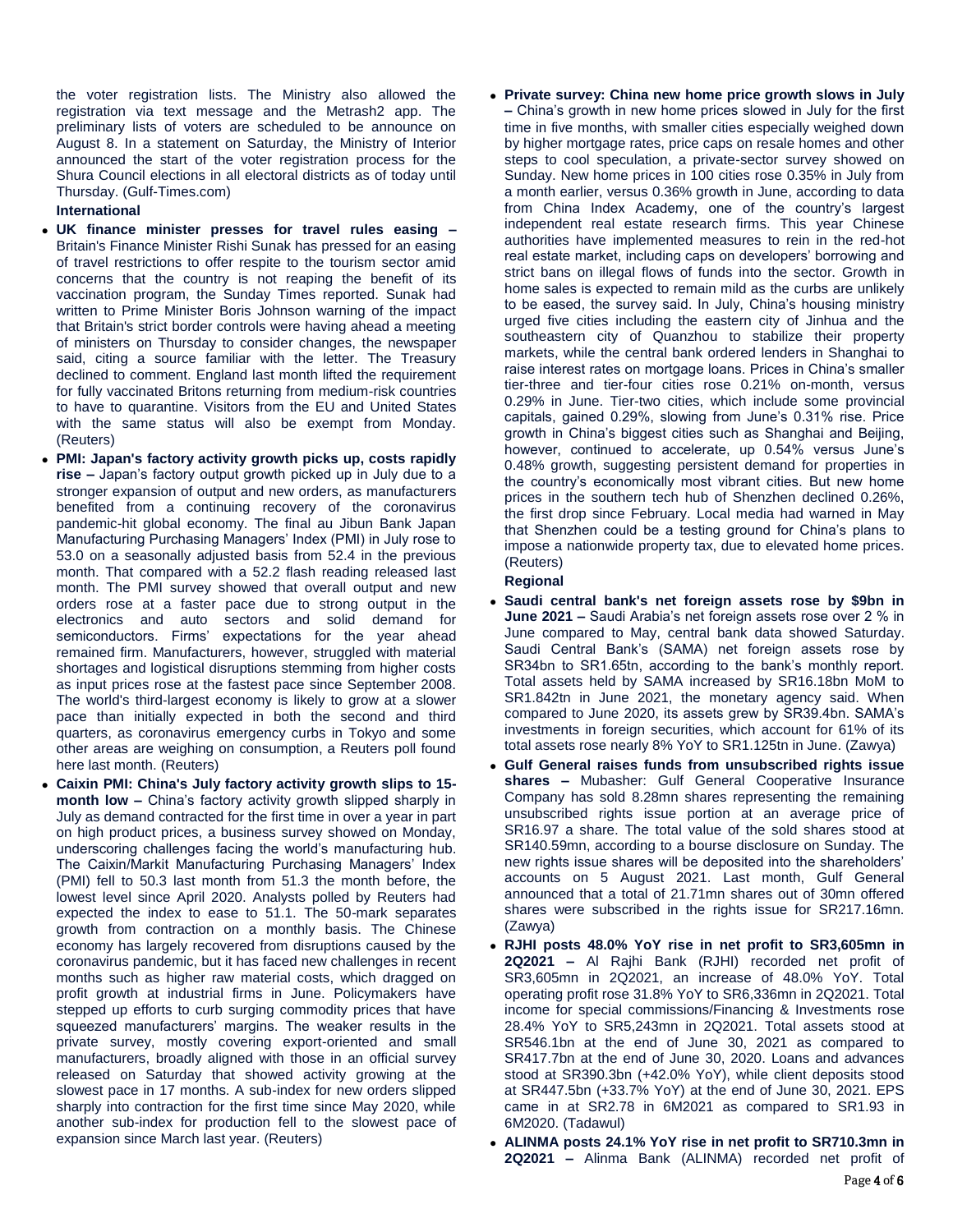SR710.3mn in 2Q2021, an increase of 24.1% YoY. Total operating profit rose 24.2% YoY to SR1,654.9mn in 2Q2021. Total income from special commissions/investments rose 1.5% YoY to SR1,362.2mn in 2Q2021. Total assets stood at SR164.1bn at the end of June 30, 2021 as compared to SR142.2bn at the end of June 30, 2020. Loans and advances stood at SR119.6bn (+15.9% YoY), while client deposits stood at SR125.9bn (+17.2% YoY) at the end of June 30, 2021. EPS came in at SR0.68 in 6M2021 as compared to SR0.47 in 6M2020. (Tadawul)

- **RIBL posts 42.2% YoY rise in net profit to SR1,512mn in 2Q2021 –** Riyad Bank (RIBL) recorded net profit of SR1,512mn in 2Q2021, an increase of 42.2% YoY. Total operating profit rose 9.9% YoY to SR2,978mn in 2Q2021. Total income for special commissions/investments fell 8.2% YoY to SR2,327mn in 2Q2021. Total assets stood at SR317.3bn at the end of June 30, 2021 as compared to SR295.1bn at the end of June 30, 2020. Loans and advances stood at SR204.7bn (+9.1% YoY), while client deposits stood at SR202.5bn (+1.2% YoY) at the end of June 30, 2021. EPS came in at SR0.96 in 6M2021 as compared to SR0.85 in 6M2020. (Tadawul)
- **ALBI posts 30.8% YoY rise in net profit to SR416.1mn in 2Q2021 –** Bank Albilad (ALBI) recorded net profit of SR416.1mn in 2Q2021, an increase of 30.8% YoY. Total operating profit rose 13.2% YoY to SR1,131mn in 2Q2021. Total income from special commissions/investments rose 0.3% YoY to SR910.7mn in 2Q2021. Total assets stood at SR107.7bn at the end of June 30, 2021 as compared to SR88.9bn at the end of June 30, 2020. Loans and advances stood at SR79.1bn, while client deposits stood at SR81.6bn at the end of June 30, 2021. EPS came in at SR1.08 in 6M2021 as compared to SR0.79 in 6M2020. (Tadawul)
- **BSFR posts 76.2% YoY rise in net profit to SR770mn in 2Q2021 –** Banque Saudi Fransi (BSFR) recorded net profit of SR770mn in 2Q2021, an increase of 76.2% YoY. Total operating profit fell 0.3% YoY to SR1,754mn in 2Q2021. Total income for special commissions/investments fell 8.4% YoY to SR1,459mn in 2Q2021. Total assets stood at SR211.3bn at the end of June 30, 2021 as compared to SR202.0bn at the end of June 30, 2020. Loans and advances stood at SR141.8bn (+4.5% YoY), while client deposits stood at SR140.8bn (+2.0% YoY) at the end of June 30, 2021. EPS came in at SR1.21 in 6M2021 as compared to SR0.93 in 6M2020. (Tadawul)
- **UAE's Mubadala Petroleum to increase natural gas production –** Natural gas accounted for around 62% of Mubadala Petroleum's overall production for 2020 and this is expected to grow further with the startup of key development projects in its portfolio within the near term, according to its CEO Mansoor Mohamed Al Hamed. "The energy transition remains a top consideration for us, with our strategy firmly rooted in maintaining a gas-biased portfolio of assets," Al Hamed said in Mubadala Petroleum's Sustainability Report. In relation to other hydrocarbons, natural gas consumption emits fewer air pollutants and greenhouse gases and is forecasted to continue playing an important role in meeting an expanding need for energy globally. (Zawya)
- **RAK Bank is likely to return to debt markets this year, CEO says –** RAK Bank is "almost certainly" returning to debt markets toward the end of this year as central bank support eases, Chief Executive Officer Peter England says in an interview with Bloomberg TV. Bank is "fine" on liquidity but it's "not a bad idea to lock in some longer-term funding in the current interest rate environment". Bank may look into "various bilateral deals with other banks," which would be cheaper than going directly to bond market. RAK bank sees provisioning "getting better and

better" as they take on more low-risk borrowers and economy improves; "next quarter is looking great already". (Bloomberg)

- **ADIB sees rise in "digitally active" customers by 30% in six months –** Abu Dhabi Islamic Bank (ADIB) said it has seen the number of customers who access online banking increase by 30 % in the first six months of the year. According to the bank, the number of customers accessing the bank online grew to 700,000 as it announced that it has increased its use of artificial intelligence (AI) to enhance its mobile banking services through a partnership with Verloop.io, in which a natural-language processing chatbot handles customer queries and requests. The chatbot handled more than 350,000 queries in the second quarter of 2021, and more than 150,000 have used it since the launch in the fourth quarter of 2020. The bank said 85% of queries had been resolved through the chat with 83% accuracy, prompting a 20 % reduction in customer care call volumes in the same period. (Zawya)
- **Abu Dhabi raises September Murban crude price to \$73.50 a barrel –** Abu Dhabi raises flagship Murban crude grade price to \$73.50/bbl for sales to be made in September, according to a statement from government-owned producer Adnoc. (Bloomberg)
- **Kuwait Ports plans region's first city for electric car makers –** Kuwait Ports Authority (KPA) has approved a proposal to build the Middle East's first city to serve electric vehicle manufacturers, the authority said in a statement on Sunday. The design and construction tendering process will be during the 2011/22 fiscal year, KPA's General Manager Yousef al-Abdullah al-Sabah said. KPA noted that electric car makers do not use local distributors or dealers and sell their vehicles directly to consumers, adding that it was common for ports to provide certain infrastructure to manufacturers. (Reuters)
- **Kuwait's Zain to invest \$10mn in Swvl, Queen's Gambit merged entity –** Kuwait's Mobile Telecommunications Company (Zain) will invest in the newly-formed business combination between the Dubai-based ridesharing app Swvl and Nasdaq-listed Queen's Gambit Growth Capital, the first special purpose acquisition company led by women. Zain will subscribe for \$10mn in this transaction, according to a disclosure to Boursa Kuwait on Sunday. Last week, Swvl and Queen's Gambit Growth Capital announced an agreement for a business combination, which will result in Swvl being the first \$1.5bn unicorn in the Middle East to list on Nasdaq. (Zawya)